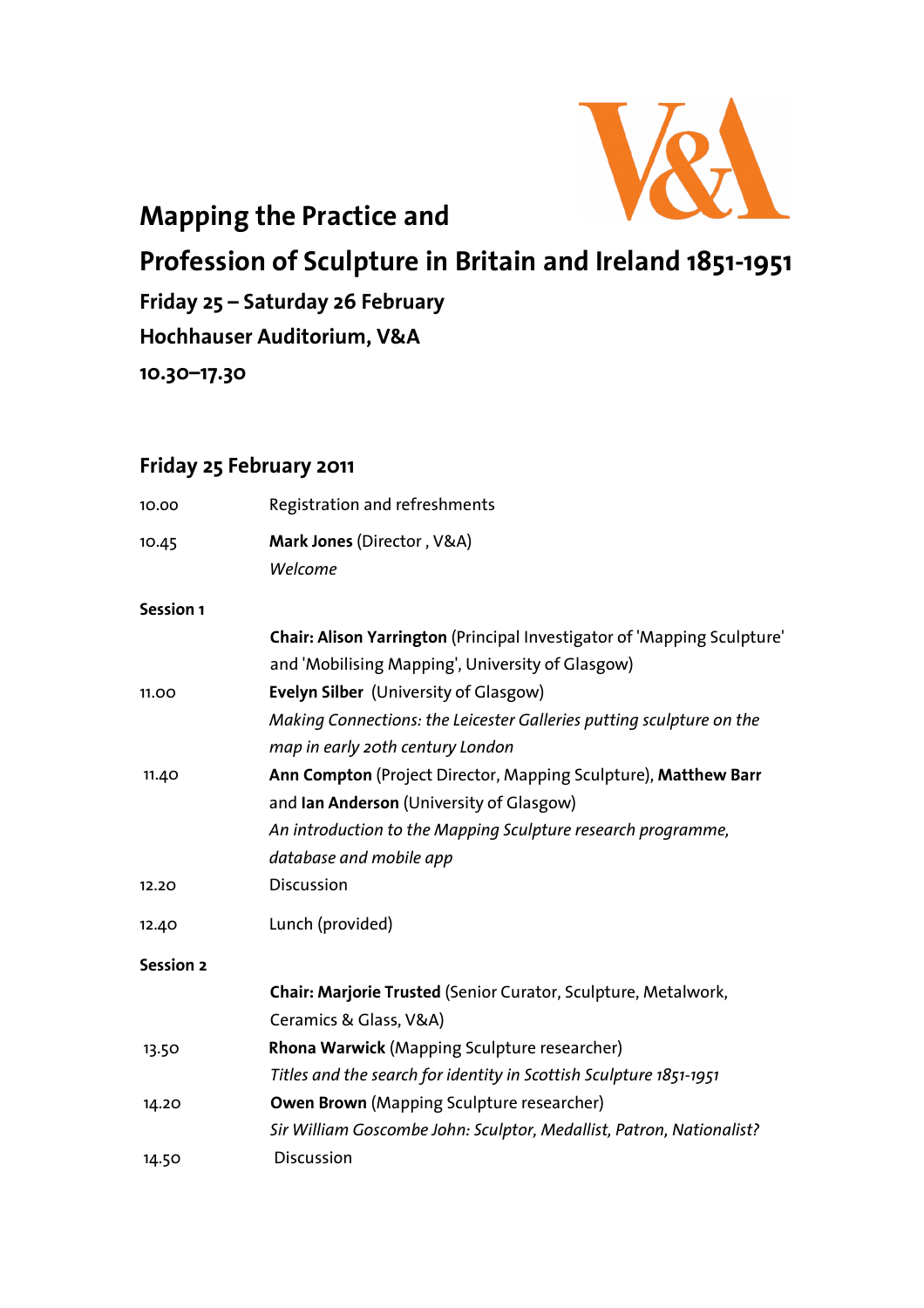| Refreshments |
|--------------|
|              |

#### **Session 3**

|       | Chair: Marjorie Trusted (Senior Curator, Sculpture, Metalwork,                                                  |
|-------|-----------------------------------------------------------------------------------------------------------------|
|       | Ceramics & Glass, V&A)                                                                                          |
| 15.30 | <b>Felice McDowell (London College of Fashion)</b>                                                              |
|       | Mapping Sculpture in post-war British Fashion Magazines 1945-1951                                               |
| 16.00 | Dennis Wardleworth (Independent)                                                                                |
|       | <b>William Reid Dick and his Architects</b>                                                                     |
| 16.30 | <b>Discussion</b>                                                                                               |
| 16.45 | Visit to display of Mapping Sculpture in the Gilbert Bayes Gallery<br>of Sculpture at the V&A with the curators |
| 17.30 | Drinks reception in the Sackler Centre                                                                          |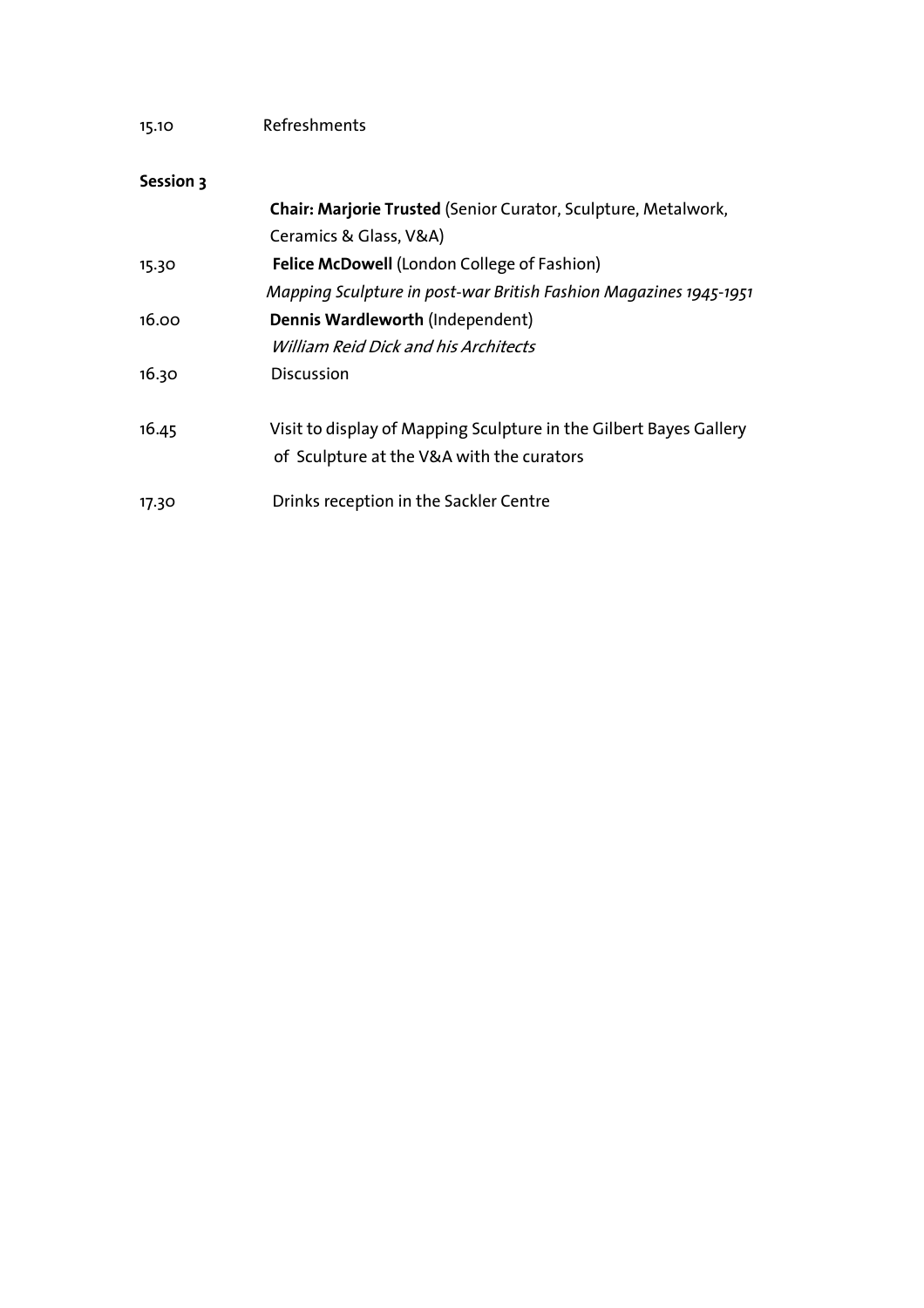## **Saturday 26 February 2011**

| 10.00            | Registration and refreshments                                               |
|------------------|-----------------------------------------------------------------------------|
| Session 4        |                                                                             |
|                  | Chair: Jonathan Wood (Henry Moore Institute)                                |
| 10.30            | Joseph McBrinn (University of Ulster)                                       |
|                  | 'Mr Eric Gill Goes to Ireland':                                             |
|                  | Medieval Modernity – Catholicism, Modernism and Sculpture                   |
| 11.00            | <b>Ruth Cribb (University of Brighton)</b>                                  |
|                  | Eric Gill's workshop: contradictions in the making and presentation of      |
|                  | sculpture                                                                   |
| 11.25            | Discussion                                                                  |
| 11.40            | Refreshments                                                                |
| Session 5        |                                                                             |
|                  | Chair: Jonathan Wood (Henry Moore Institute)                                |
| 12.00            | Ann Compton (Project Director, Mapping Sculpture)                           |
|                  | 'Art workers': issues of identity in sculpture and the stone trades c.1851- |
|                  | 1914                                                                        |
| 12.30            | <b>Gerardine Mulcahy (Burton Constable Hall)</b>                            |
|                  | Mason's Work in all its Branches                                            |
| 12.55            | Discussion                                                                  |
| 13.10            | Lunch (provided)                                                            |
| <b>Session 6</b> |                                                                             |
|                  | <b>Chair: Catherine Moriarty (University of Brighton)</b>                   |
| 14.00            | Jennifer Powell (Tate Britain)                                              |
|                  | Constructing an Entente Cordiale 1945 to 1951. Anglo-French dialoques       |
|                  | in London, exhibitions of sculpture, and new fora for exchanges             |
| 14.30            | Pauline Rose (The Arts University College, Bournemouth)                     |
|                  | Promoting Henry Moore: The role of personal and professional                |
|                  | networks                                                                    |
| 15.00            | Discussion                                                                  |
| 15.10            | Refreshments                                                                |
| Session 7        |                                                                             |
|                  | <b>Chair: Catherine Moriarty (University of Brighton)</b>                   |
| 15.30            | <b>Louise Boreham</b>                                                       |
|                  | Sculptors and Architects - two Scottish Case Studies                        |